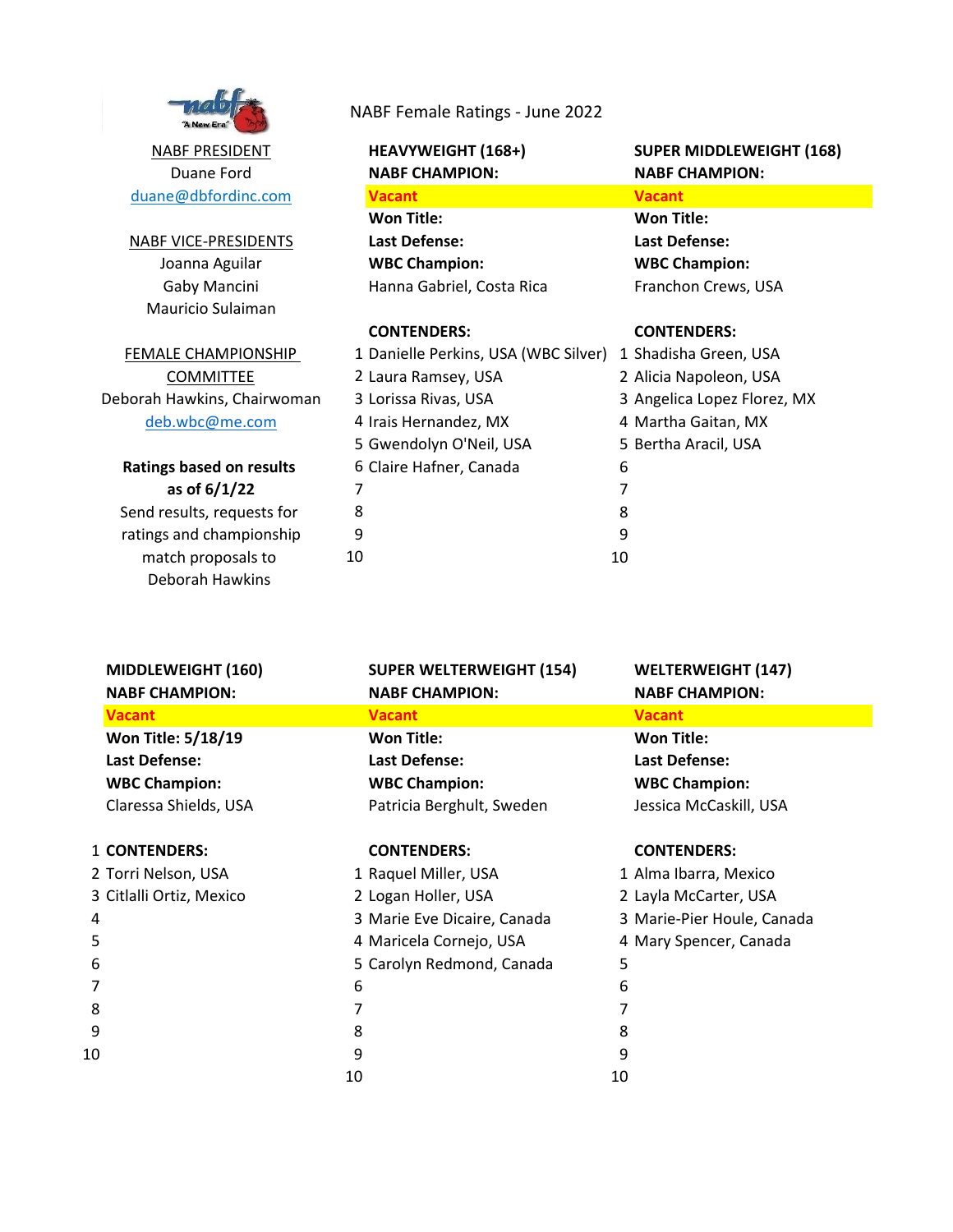**Vacant Vacant Vacant Won Title: Won Title: 12/29/2017 Won Title: 10/13/2018 WBC Champion: WBC Champion: WBC Champion:**

### 1 **CONTENDERS: CONTENDERS: CONTENDERS:**

|                | 2 Mary McGee, USA (IBF)  |
|----------------|--------------------------|
|                | 3 Kali Reis, USA (WBA)   |
|                | 4 Kandi Wyatt, Canada    |
|                | 5 Melissa Hernandez, USA |
| 6              |                          |
| $\overline{7}$ |                          |
| 8              |                          |
| 9              |                          |
| 0.             |                          |
|                |                          |

| 2 Mary McGee, USA (IBF)  | 1 Amanda Serrano, USA      | 1 Mikaela Mayer, USA     |
|--------------------------|----------------------------|--------------------------|
| 3 Kali Reis, USA (WBA)   | 2 Jessica Camara, Canada   | 2 Kalliopi Kourouni, USA |
| 4 Kandi Wyatt, Canada    | 3 Kimberly Connor, USA     | 3 Melissa St. Vil, USA   |
| 5 Melissa Hernandez, USA | 4 Vanessa Bradford, Canada | 4 Tiara Brown, USA       |
| 6                        | 5 Angela Nolasco, Mexico   | 5                        |
|                          | 6                          | 6                        |
| 8                        |                            |                          |
| 9                        | 8                          | 8                        |
| 10                       | 9                          | 9                        |
|                          | 10                         | 10                       |

### **SUPER LIGHTWEIGHT (140) LIGHTWEIGHT (135) SUPER FEATHERWEIGHT (130) NABF CHAMPION: NABF CHAMPION: NABF CHAMPION:**

**Last Defense: Last Defense: Last Defense: 2/15/2019** Chantelle Cameron (UK) Katie Taylor, Ireland Alycia Baumgardner, USA

|     | 1 Mikaela Mayer, USA     |
|-----|--------------------------|
|     | 2 Kalliopi Kourouni, USA |
|     | 3 Melissa St. Vil, USA   |
|     | 4 Tiara Brown, USA       |
| 5   |                          |
| 6   |                          |
| 7   |                          |
| 8   |                          |
| q   |                          |
| l O |                          |

### 1 **CONTENDERS: CONTENDERS: CONTENDERS:**

 Erika Hernandez, Mexico 1 Jackie Nava, MX 1 Mariana Juarez, Mexico Shelly Vincent, USA 2 Melissa Parker, USA 2 Zulina Munoz, Mexico 4 Heather Hardy, USA 3 Maureen Shea, USA 3 Jamie Mitchell, USA Jelena Mrdjenovich, Canada 4 Melissa Esquivel, Mexico 4 Jessica Gonzalez, Mexico Yareli Larios, Mexico 5 Alejandra Guzman, Mexico 5 Rosalinda Rodriguez, USA Paola Torres, USA 6 Jessica Munoz, Mexico 6 Helen Joseph, USA 8 Cindy Serrano, USA 7 Isis Vargas, Mexico 7 Victoria Canul, Mexico Angela Rascon, Mexico 8 Maria Villalobos, Mexico 8 Irma Garcia, Mexico

**FEATHERWEIGHT (126) SUPER BANTAMWEIGHT (122) BANTAMWEIGHT (118) NABF CHAMPION: NABF CHAMPION: NABF CHAMPION: Vacant Danielle Bennett, USA Vacant Won Title: Won Title: 5/14/22 Won Title: Last Defense: Last Defense: Last Defense: WBC Champion: WBC Champion: WBC Champion:** Amanda Serrano, USA Yamileth Mercado, Mexico Yulihan Luna Avila, MX

10 10

- 
- 
- 
- 
- 
- 
- 
- 
- 10 9 Shuretta Metcalf, USA 9 Paulette Valenzuela, Mexico
	-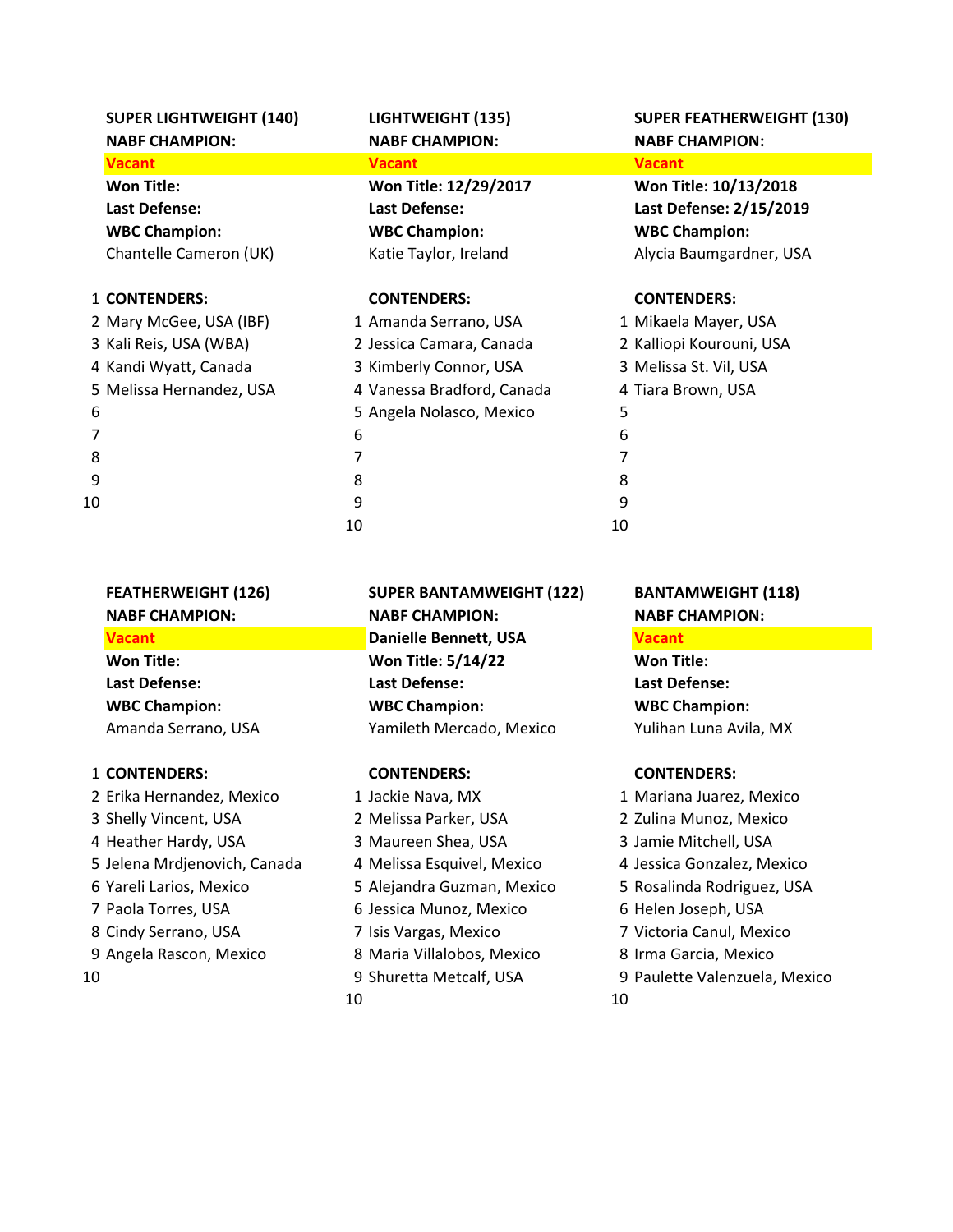## **NABF CHAMPION: NABF CHAMPION: NABF CHAMPION:**

**Won Title: Won Title: Won Title: 12/7/2019 Last Defense: Last Defense: Last Defense: WBC Champion: WBC Champion: WBC Champion:** Sonia Osorio (Mexico)

### 1 **CONTENDERS: CONTENDERS: CONTENDERS:**

|    | 2 Guadalupe Martinez, Mexico    | 1 Kenia Enriquez, Mexico      |
|----|---------------------------------|-------------------------------|
|    | 3 Adelaida Ruiz, USA            | 2 Ibeth Zamora Silva, Mexicc  |
|    | 4 Diana Fernandez, Mexico       | 3 Arely Mucino, Mexico        |
|    | 5 Estrella Valverde, Mexico     | 4 Jacky Calvo, Mexico         |
|    | 6 Tyriesha Douglas, USA         | 5 Gabriela Fondura, USA       |
|    | 7 Luz Aguilar, Mexico           | 6 Maria Salinas, Mexico       |
|    | 8 Maribel Ramirez, Mexico (WBA) | 7 Ava Knight, USA             |
|    | 9 Karina Fernandez, Mexico      | 8 Isabel Milan, Mexico        |
|    | 10 Jasmine Artiga, USA          | 9 Czarina McCoy, USA          |
|    | 11 Christina Ruiz, USA          | 10 Sulem Urbina, USA          |
| 12 |                                 | 11 Jessica Nery Plata, Mexico |
| 13 |                                 | 12 Asley Gonzalez, Mexico     |
|    |                                 | 13 Marylin Badillo, Mexico    |
|    |                                 |                               |

### **Vacant Vacant Vacant**

1 Kenia Enriquez, Mexico 1 Kim Clavel, Canada (WBC Silver) 2 Ibeth Zamora Silva, Mexico 3 Arely Mucino, Mexico 5 Gabriela Fondura, USA 6 Maria Salinas, Mexico A) 7 Ava Knight, USA 8 Isabel Milan, Mexico 13 Marylin Badillo, Mexico 14 Sandra Robles, Mexico 15 15

# **SUPER FLYWEIGHT (115) FLYWEIGHT (112) LIGHT FLYWEIGHT (108)**

Lourdes Juarez, Mexico Marlen Esparza, USA Yesenia Gomez, Mexico **WBC Interim Champion: WBC Interim Champion:**

| 2 Ibeth Zamora Silva, Mexico | 2 Seniesa Estrada, USA (WBO)      |
|------------------------------|-----------------------------------|
| 3 Arely Mucino, Mexico       | 3 Tania Enriquez, Mexico          |
| 4 Jacky Calvo, Mexico        | 4 Guadalupe Bautista, Mexico (WBA |
| 5 Gabriela Fondura, USA      | 5 Gabriela Sanchez, Mexico        |
| 6 Maria Salinas, Mexico      | 6 Gloria Gallardo, Mexico         |
| 7 Ava Knight, USA            | 7 Silvia Torres, Mexico           |
| 8 Isabel Milan, Mexico       | 8 Alondra Garcia, Mexico          |
| 9 Czarina McCoy, USA         | 9 Esmeralda Moreno, Mexico        |
| 0 Sulem Urbina, USA          | 10 Elizabeth Lopez, Mexico        |
| 1 Jessica Nery Plata, Mexico | 11 Eileen Olszewski, USA          |
| 2 Asley Gonzalez, Mexico     | 12 Victoria Polo, Mexico          |
| 3 Marylin Badillo, Mexico    | 13                                |
| 4 Sandra Robles, Mexico      | 14                                |
| .5                           | 15                                |

|   | <b>STRAWWEIGHT (105)</b>     |   | <b>ATOMWEIGHT (102)</b>        |
|---|------------------------------|---|--------------------------------|
|   | <b>NABF CHAMPION:</b>        |   | <b>NABF CHAMPION:</b>          |
|   | <b>Vacant</b>                |   | <b>Vacant</b>                  |
|   | <b>Won Title:</b>            |   | <b>Won Title:</b>              |
|   | <b>Last Defense:</b>         |   | <b>Last Defense:</b>           |
|   | <b>WBC Champion:</b>         |   | <b>WBC Champion:</b>           |
|   | Christina Rupprecht, Germany |   | Fabiana Bytyqi, Czech Rep.     |
|   |                              |   | <b>WBC Interim- Champion:</b>  |
|   |                              |   | Louisa hawton, Australia       |
|   |                              |   |                                |
|   | 1 CONTENDERS:                |   | <b>CONTENDERS:</b>             |
|   | 2 Katia Gutierrez, Mexico    |   | 1 Maria Soledad Vargas, Mexico |
|   | 3 Ana Arrazola, Mexico       |   | 2 Monserrat Alarcon, Mexico    |
|   | 4 Amaris Quintana, USA       |   | 3 Lorraine Villalobos, USA     |
|   | 5 Anabel Ortiz, Mexico       |   | 4 Natalie Gonzalez, USA        |
|   | 6 Cinthia Martinez, Mexico   | 5 |                                |
| 7 |                              | 6 |                                |
| 8 |                              | 7 |                                |
| 9 |                              | 8 |                                |